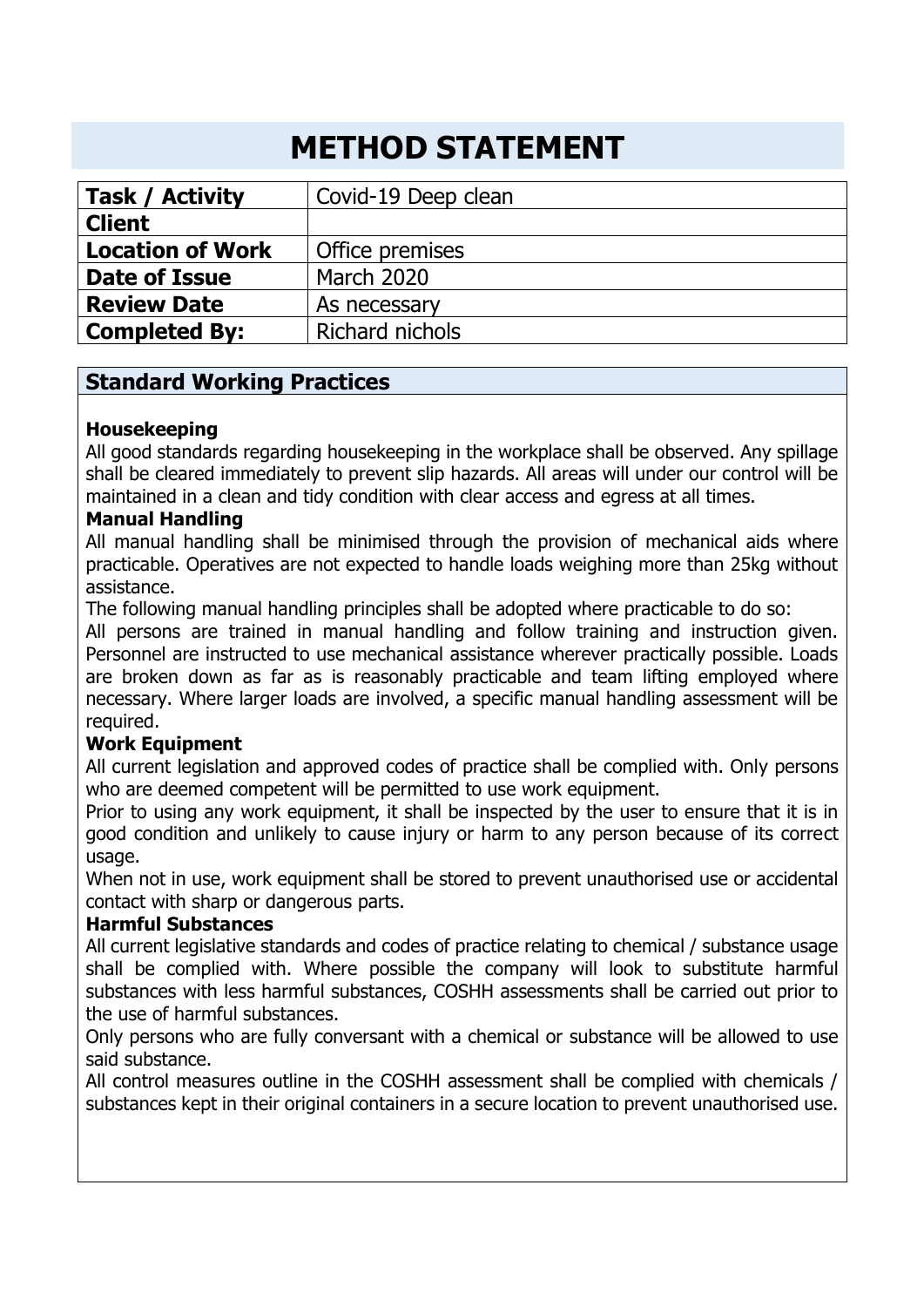#### **Workplace**

Good practice guidelines regarding sufficient clear working space shall be observed. Suitable signage and barriers (as necessary) shall be positioned around the work area to prevent others from entering a restricted area. All work areas shall be monitored for compliance at all times.

### **Work at Height**

All current legislation and codes of practice relating to work at height shall be complied with. All work at height is planned in advance and only allowed to proceed if all controls are in place.

Suitable access equipment shall be selected to provide a safe working platform (taking into account the task). All work at height equipment shall be inspected pre-use and used in the intended manner. Suitable edge protection shall be in place where required.

Only person who have received suitable instruction shall be permitted to undertake work at height tasks.

### **Storage**

Materials, substances and equipment shall be stored in a safe manner at all times within the works location. Waste material shall be removed at regular intervals in the agreed manner.

### **Fire Prevention**

All current legislation and codes of practice relating to fire safety shall be complied with. Where possible, flammable substances will be substituted for alternative non-flammable substances. All hot works will be controlled through the use of a hot works permit to work system.

Prior to the commencement of any works that requires a naked flame, all combustible material / pressurised containers will be removed from the area. Prior to the commencement of any hot works, suitable firefighting equipment shall be in place in line with the requirements of the hot works permit.

Smoking and the use of e-cigarettes is banned on all sites unless in a designated smoking area.

Skips and the storage of flammable substances will be positioned away from sources of ignition. The area shall be checked on a regular basis to ensure compliance.

### **Waste Disposal**

All current legislation relating to environmental contamination including waste disposal shall be complied with. Any contaminated or hazardous waste created as a result of our activities shall be properly contained and disposed of by a specialist contractor with the correct documentation being in place.

### **Cleaning**

Protection that is suitable to the nature of the works and does not present an additional hazard shall be put in place prior to the commencement of works.

Upon completion of the works, all areas shall be left in a clean and tidy condition with all associated waste removed and properly disposed of.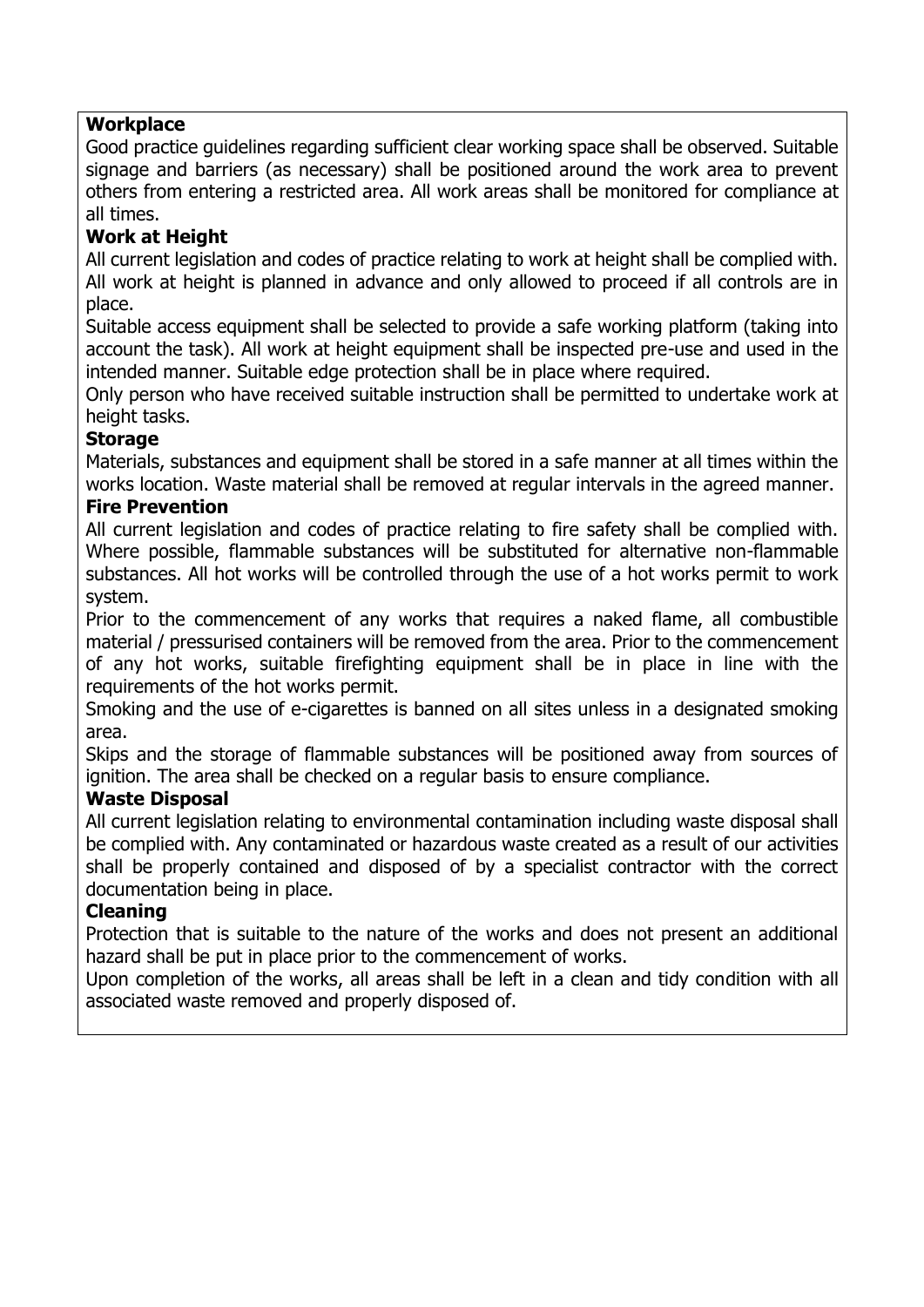#### **Resource**

The company shall provide adequate resource to ensure the task is completed in such a way as to be safe, on time and with due regard for others who may be affected by the works.

1 X Supervisor

1 X operatives (additional labour / trades are available as task dictates)

# **Plant & Equipment**

The following plant and equipment shall be provided for use on site

- I-clean equipment
- Sanitising cloths

## **Personal Protective Equipment**

Personal protective equipment (PPE) is issued as standard to all employees. PPE Requirements are identified in the specific risk assessment for each operational task involved in the contract. PPE to be worn by operatives as risk assessments dictate includes:

- Boot covers
- Disposable coveralls
- FFP3 face mask
- Protective eyewear

## **Site Set Up**

The entire work areas shall be clearly identified. Safe access / egress routes shall be identified for emergency purposes.

## **Execution of Works**

All personnel to attend site induction to include briefing on RAMS Set up working / transport / delivery areas as required Set up equipment to spray / use Stabilised Aqueous Ozone Working sequentially, spray all surfaces with Stabilised Aqueous Ozone Special attention paid to high use surfaces Upon completion, ventilate for a minimum 15 minutes Repeat process as necessary